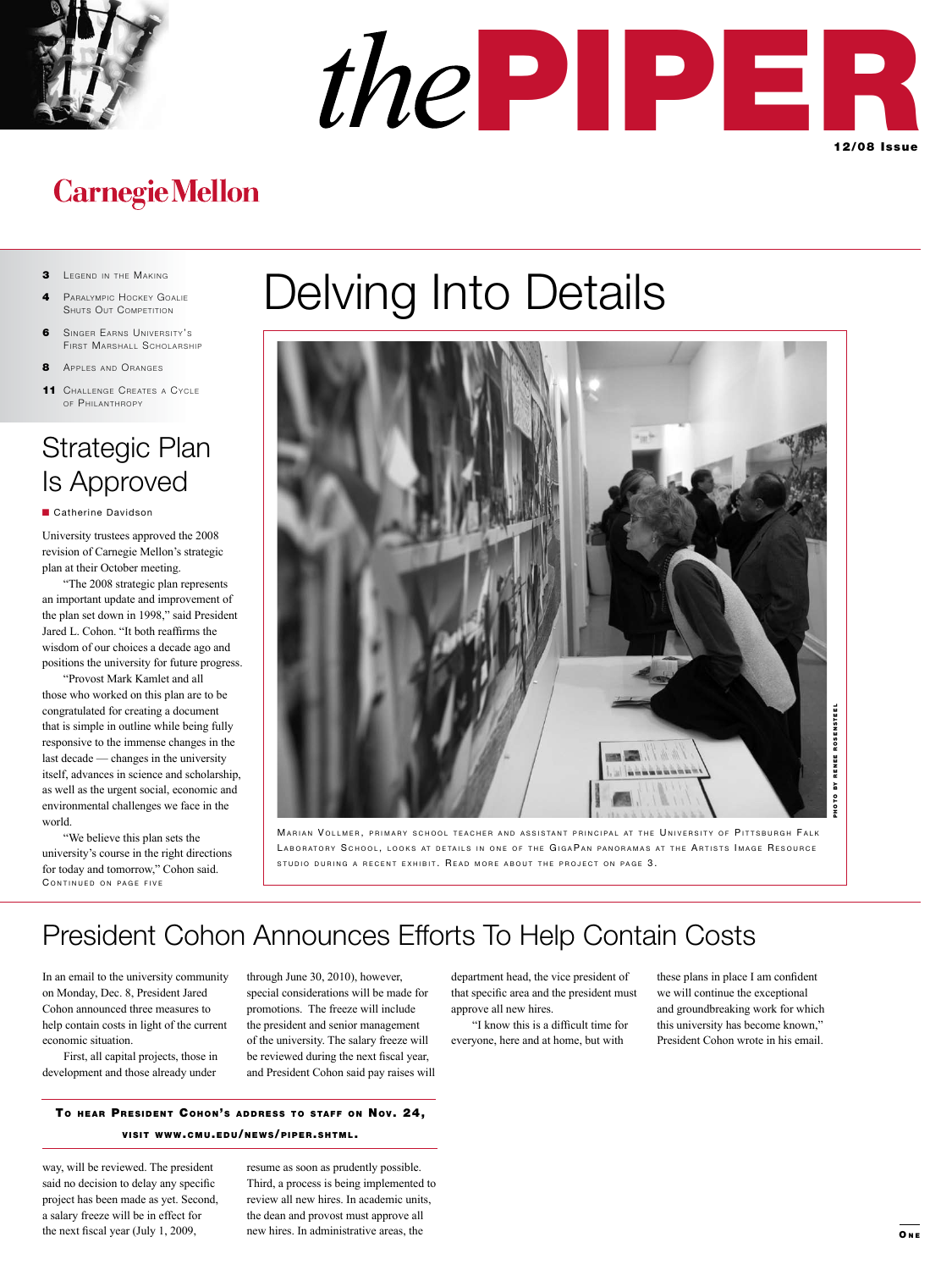### Q&A: Deb Moon on the Challenges of Managing University Finances

#### **n** Heidi Opdyke

*Deb Moon, chief financial officer at Carnegie Mellon, recently won the CFO of the Year Award by the Pittsburgh Business Times. Moon joined Carnegie Mellon in 2001 and was appointed CFO in 2005. A senior member of the university's management team, Moon oversees financial systems, university budgets, treasury, investments, financial operations, financial reporting, internal audit, sponsored projects accounting and cost analysis, and international finance for the school.*

#### As CFO, how do you measure success?

I measure success by how effective I am in providing business intelligence and financial advice to the university's leadership to enable informed decision making.

I also want there to be evidence of adequate internal controls to demonstrate fiduciary and ethical responsibilities and to do so to the extent possible without negatively impacting our ability to conduct our core business of teaching and research. Also, I look for continued growth and evolution of the university's financial management team, both within central finance and in the academic units. This requires us to work together to find and implement effective solutions.



tive orders. However, in the judgment of the Carnegie Mellon<br>Human Relations Commission, the Presidential Executive Order<br>directing the Department of Defense to follow a policy of, "Don't<br>ask, don't tell, don't pursue," ex bisexual students from receiving ROTC scholarships or serving in the military. Nevertheless, all ROTC classes at Carnegie Mellon University are available to all students.

Inquiries concerning application of these statements should<br>be directed to the Provost, Carnegie Mellon University, 5000<br>Forbes Avenue, Pittsburgh, PA 15213, telephone 412-268-6684<br>or the Vice President for Student Affairs

 Carnegie Mellon University publishes an annual campus security report describing the university's security, alcohol and chrog, and sexual assault policies and containing statistics about<br>the number and type of crimes committed on the campus<br>during the preceding three years. You can obtain a copy by<br>contacting the Camegie Mellon Police Depar

#### How does the role of CFO at an academic institution differ from a similar role in the private sector?

Our primary lines of business, research and education, are not structured to be self-sustaining. We are dependent upon fundraising and investment results to make up the gap. We cannot price our product to cover the costs and regulations keep us from recovering the full costs of doing business, specifically for research.

#### What are some of the biggest challenges you face as CFO?

Recently, it's managing and assessing the challenges created by the current market and economy. We've had to really read the fine print in our various debt contracts, reassess counterparty risk, analyze and manage liquidity, as well as analyze and project the potential impacts we are likely to face as a result of negative investment performance and other financial impacts realized from the current economy.

Also, the audit and regulatory environment has changed over the last five years, and we've had to implement rather significant change in a short period of time. This has put tremendous pressure on our human resources and business practices. We are a very ambitious organization with unlimited potential and very limited resources.

#### When you have equally deserving but competing requests from academic and business units, how do you maintain a balance?

These financial decisions are ultimately made by the Provost and President, after wide discussion and consultation with academic and administrative leadership. It's my job to provide them with adequate information to make those decisions. To the extent possible, the first priority is always to the academic and research initiatives. However, we are finding it increasingly necessary to make investments in infrastructure where we have underinvested over the past decade, most notably in our administrative systems.

#### What are some other difficulties in balancing the university's budget?

Projecting our revenues can be challenging. As I mentioned, we are dependent upon gifts and investment returns, which in times like these are less certain. We are also dependent upon federal research funding and appropriation decisions. We are fortunate in that we are relatively diversified, which helps reduce our risk.

Two of our biggest challenges in putting together our budget are related to our decentralization and systems. I am dependent upon accurate and complete information from the academic and administrative units to put together our multi-year forecasts, which we've only been doing for the last four or five years. With the multiple, and often conflict-



DEB MOON, CHIEF FINANCIAL OFFICER AT CARNEGIE MELLON, RECENTLY WAS NAMED CFO OF THE YEAR BY THE PITTSBURGH BUSINESS TIMES.

ing priorities, that the business managers have, they don't always have adequate time to invest in these activities and we don't have integrated budget systems for them to utilize.

Were you surprised by your nomination as CFO of the Year by the Pittsburgh Business Times? Absolutely, surprised and honored.

What was your reaction when winning?

Shock – I hadn't prepared anything to say, as I truly didn't expect to win and apparently was too naïve to have identified the signs, such as the videotaped interview, which I thought they did with all the finalists.

#### How has your role changed over time in particular with the global expansion of the university?

My role has evolved with the university. My financial team and I have had to acquire knowledge on how to support our faculty as they expand internationally. This includes becoming functionally

to do anything other than to continue to monitor and analyze and come up with contingency plans.

#### What can faculty and staff do to help Carnegie Mellon during these tough economic times?

The good news is that the faculty and staff of Carnegie Mellon are accustomed to managing operations on meager resources. The culture already very much supports responsible spending and careful analysis of business needs. They should continue these behaviors and avoid nonessential spending.

#### In talking with peers at other universities, do you see a shift in attitudes toward future spending?

They're doing the same types of things we are doing. We've been fortunate in that we were not among the large number of schools, almost 1,000 universities, which were impacted by the Common Fund, who ran into immediate liquidity problems. We were not invested into

"WE ARE A VERY AMBITIOUS ORGANIZATION WITH UNLIMITED POTENTIAL AND VERY LIMITED RESOURCES."

literate in areas like international taxation, expatriate allowances and benefits, foreign payrolls and international accounting standards. We also had to "globalize" our administrative systems to, among other things, utilize foreign currencies.

#### How does the current economic climate change your approach?

It doesn't really change our approach to anything. It might delay our approach or our initiatives depending on what continues to happen in the market. There are liquidity considerations. It's too early yet to fully assess the impact it might have on Carnegie Mellon. We haven't been able to assess fundraising impact. We haven't been able to assess yet whether research funding will continue at the same level as well as whether some of the bailout considerations will impact research funding. So it is a little early

that fund and therefore we didn't have the challenges with access to our working capital or cash that some of those schools did. Consequently we weren't faced with the need to make immediate reductions to our operations. Looking forward, we're all looking at the same thing. There's nothing really unique about what we'll do compared to other schools.

#### Outside of work, how do you maintain balance?

It can be challenging depending on the business cycle and current priorities at work. I can be here a lot more than I am at home. I have two teenagers at home which creates it's own unique challenges. We try to spend whatever time we all can together (and to the extent that it fits in their "teen" schedules). We work out together at the YMCA in Cranberry most nights. The great thing about a teenage daughter is I always have a shopping buddy!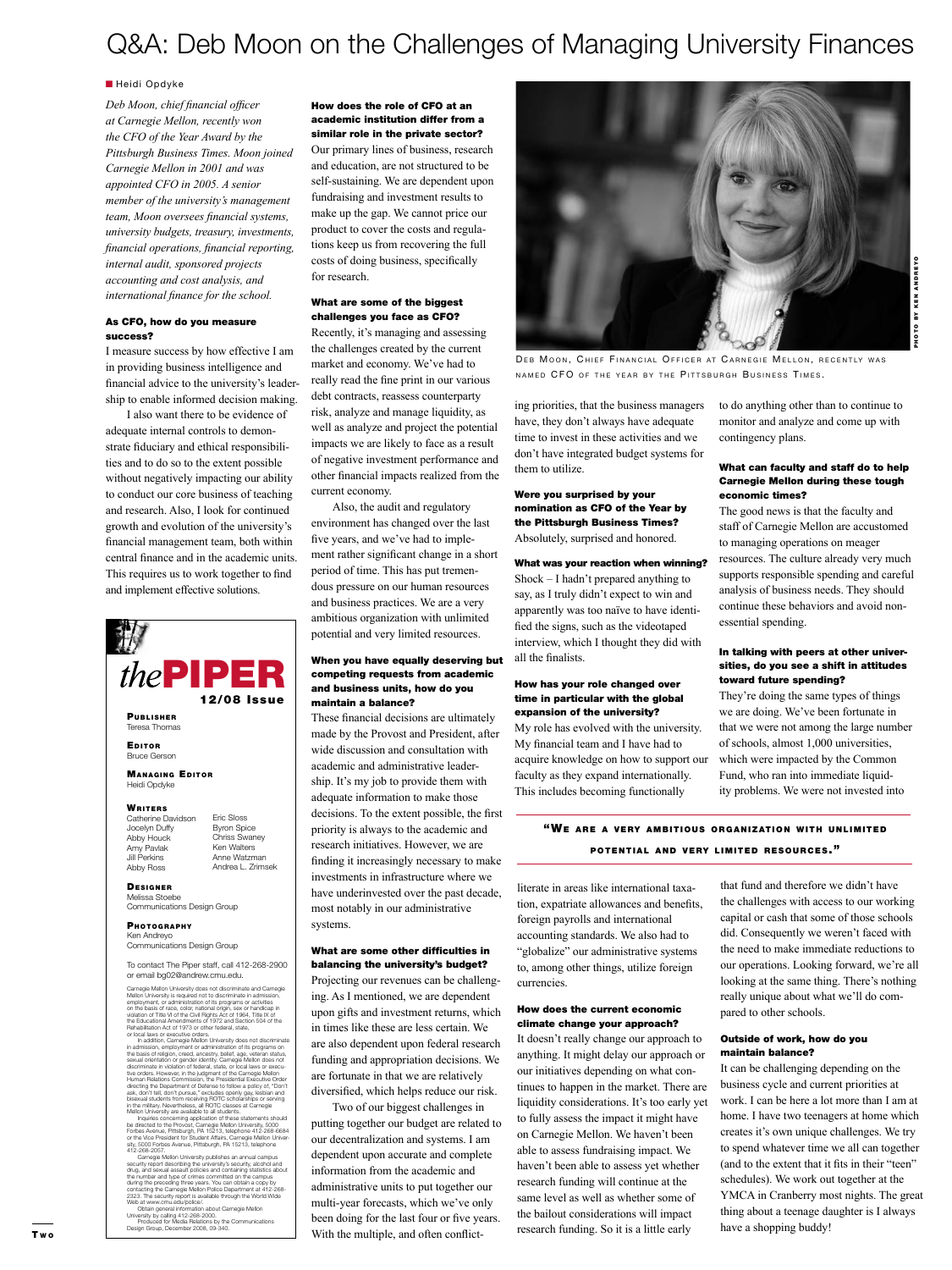### "GigaPan Conversations" Exhibit Is Worth Millions of Words

#### **Byron Spice**

By the time the "GigaPan Conversations" exhibit at the Artists Image Resource (AIR) studio came to an end last month, 15 giant panoramas created by students weren't the only things that hung from the walls.

Alongside the 20-foot-wide prints were notes jotted down by exhibit attendees. "I don't see a lot of cars in any of the photos," one person wrote next to a panorama from Soweto, South Africa. "Do all families have a car? Do you walk a lot? Or ride bikes?"

The panorama "San Fernando Hill" from Trinidad brought this comment: "I wonder if you need a lot of money to live near the ocean, just like you do here." And another huge image from Trinidad titled "Environment," inspired this: "I wish our country's people would make throwing their trash into a receptacle important, too."

As suggested by the title of the exhibit, these scrawled comments are part of an extended conversation, one that began among the students from Pittsburgh, South Africa, and Trinidad and Tobago, who created these huge images using Carnegie Mellon's GigaPan robotic camera technology.

Since last spring, the students have been part of a 21st Century "pen pal" program called the GigaPan School Exchange, in which they create explorable, digital images of their communities and

It later was expanded to Naparima Girl's School on Trinidad and Bishop's High School on Tobago.

The program generated an enormous amount of material, Nourbakhsh

ONLINE: TO VIEW A GIGAPAN OF THE ART EXHIBITION, VISIT htt <sup>p</sup> ://g i g a pa n.o r g/v i ewGi g a pa n. p h p ?id=12532&w i ndow\_ HEIGHT=608&WINDOW\_WIDTH=1409

share them with their peers thousands of miles away.

"The technology is leading to some really interesting conversations and, we think, contributing to a deeper understanding of people who live an ocean away from each other," said Illah Nourbakhsh, associate professor of robotics and co-principal investigator of the Global Connection Project.

The exchange program was established in partnership with the United Nations Educational, Scientific and Cultural Organization's (UNESCO) Associated Schools Project Network and initially included students at Falk Middle School and the Manchester Craftsmen's Guild in Pittsburgh, and at Lavela High School in Soweto, Africa.

said, and some of the best were incorporated into the "Conversations" exhibit, which was displayed at MuseuMAfricA in Johannesburg, South Africa, in October, at AIR on the North Side last month and at the University of Trinidad and Tobago's O'Meara campus atrium this month.

Some of the images also were featured at the International Conference on Education in Geneva, Switzerland, Nov. 25-28, where Nourbakhsh spoke about the program and where officials discussed how the program will be expanded to new schools and countries next year.

Initially funded by Google Inc., the exchange program has won support from the Claude Worthington Benedum Foundation and the Pittsburgh Foundation. That will enable the program to expand to five new schools in Western Pennsylvania, including South Fayette middle and high schools and the Propel School in Homestead, as well as five more international schools.

Representatives from some of the new schools, as well as students and teachers from Falk and Manchester Craftsmen's Guild were among the 70 people who attended a special event at the AIR exhibit on Nov. 14.

GigaPan, based on software originally developed by NASA for assembling panoramas of Mars, enables almost any digital camera to create panoramas. The camera is attached to a robotic camera base, which then automatically snaps tens or hundreds of photos of a scene; special software then digitally stitches the photos together into a panorama that can be explored with a computer.

"GigaPan represents the highest of high tech and we've taken it to some communities where even computers are rare," Nourbakhsh said. "The students are essentially becoming the pen pals of the technological age."

### Legend in the Making SCHOOL OF MUSIC HOSTS LANG LANG MASTERCLASS

#### n Kristi Ries

He sells out concerts around the globe and has been called "the hottest star on the classical music planet" by The New York Times. At the age of 26, Chinese pianist Lang Lang is one of the most famous, in-demand classical musicians in the world.

Nearly 400 people gathered for the masterclass led by Lang Lang, held in November in Carnegie Mellon's McConomy Auditorium. The masterclass, which featured three student pianists, was co-sponsored by the Pittsburgh Symphony Orchestra and Carnegie Mellon's School of Music.

Called a prodigy by many in the industry, Lang Lang won his first piano competition at the age of 5 and was accepted to the Curtis Institute of Music at the age of 14. At 17, Lang Lang stepped in to play Tchaikovsky's Concerto for the "Gala of the Century" with the Chicago Symphony. He has appeared on "The Tonight Show with Jay Leno," "Good Morning America" and "60 Minutes." He has been featured worldwide in Vogue, GQ, Die Welt, Reader's Digest and People magazine, and he has performed for a number of global leaders, such as President George H.W. Bush, Her Majesty Queen Elizabeth II, President Hu Jin-Tao of China and President Vladimir Putin of Russia.

For those unfamiliar with masterclasses, it was typical to have Lang Lang coach each of the student pianists after hearing an initial performance of their selected piece.

What might be considered unusual was his dramatic personal style, a defining characteristic that has brought him much acclaim (and some criticism) as a professional musician.

### FOR INFORMATION ON THESE SPECIAL EVENTS AND MORE, VISIT www.music.cmu.edu or call the Concert Line at 412-268-2383.

To say that Lang Lang's coaching style was interesting to witness is an understatement; he was very hands-on, at times swaying beside the student, humming along with the melody, or gesturing wildly to encourage the expression of varying emotions and tempos. Adding the public element of a live audience made this an intense experience for the musicians and onlookers alike. More than a few times, the audience chuckled at Lang Lang's remarks. He had the swagger of a rock star and the incredibly passionate, masterful approach of a classically trained artist.

Rishi Mirchandani, age 12, of Carnegie Mellon's Music Preparatory School, performed first in the master class. Mirchandani, a student of Luz Manriquez, played



LANG LANG WORKS WITH XIAOYUAN (SHANNON) LIU IN MCCONOMY AUDITORIUM DURING A MASTERCLASS.

Frédéric Chopin's Waltz in C-sharp minor. Lang Lang commented that Mirchandani, wearing a suit, appeared more like a teacher than a student.

School of Music student Junyi (Jimmy) Liu, a student of Sergey Schepkin, paid homage to Lang Lang's native country of China with the Yellow River Concerto, a piece that Lang Lang has performed extensively in recent years. Staff accompanist Sung-Im Kim played the part of the 'orchestra' for the piece.

Xiaoyuan (Shannon) Huang, a student of David Allen Wehr in Duquesne University's Mary Pappert School of Music, played La Leggierezza by Franz Liszt. As the title suggests, this challenging piece is a study of nimbleness and lightness.

"It is a unique privilege for us to host Lang Lang," Noel Zahler, head of the School of Music, said. "His work with our students will transform their lives and careers. We are grateful to Lang Lang and our partnership with the Pittsburgh Symphony Orchestra for making this opportunity possible."

Lang Lang also performed in recital later in the day in Heinz Hall.

With 22 faculty members who are also members of the PSO, the School of Music and the Pittsburgh Symphony Orchestra maintain a strong partnership. This year, they have partnered to present Vienna Days, a celebration of Austrian music director Manfred Honeck's inaugural year in Pittsburgh.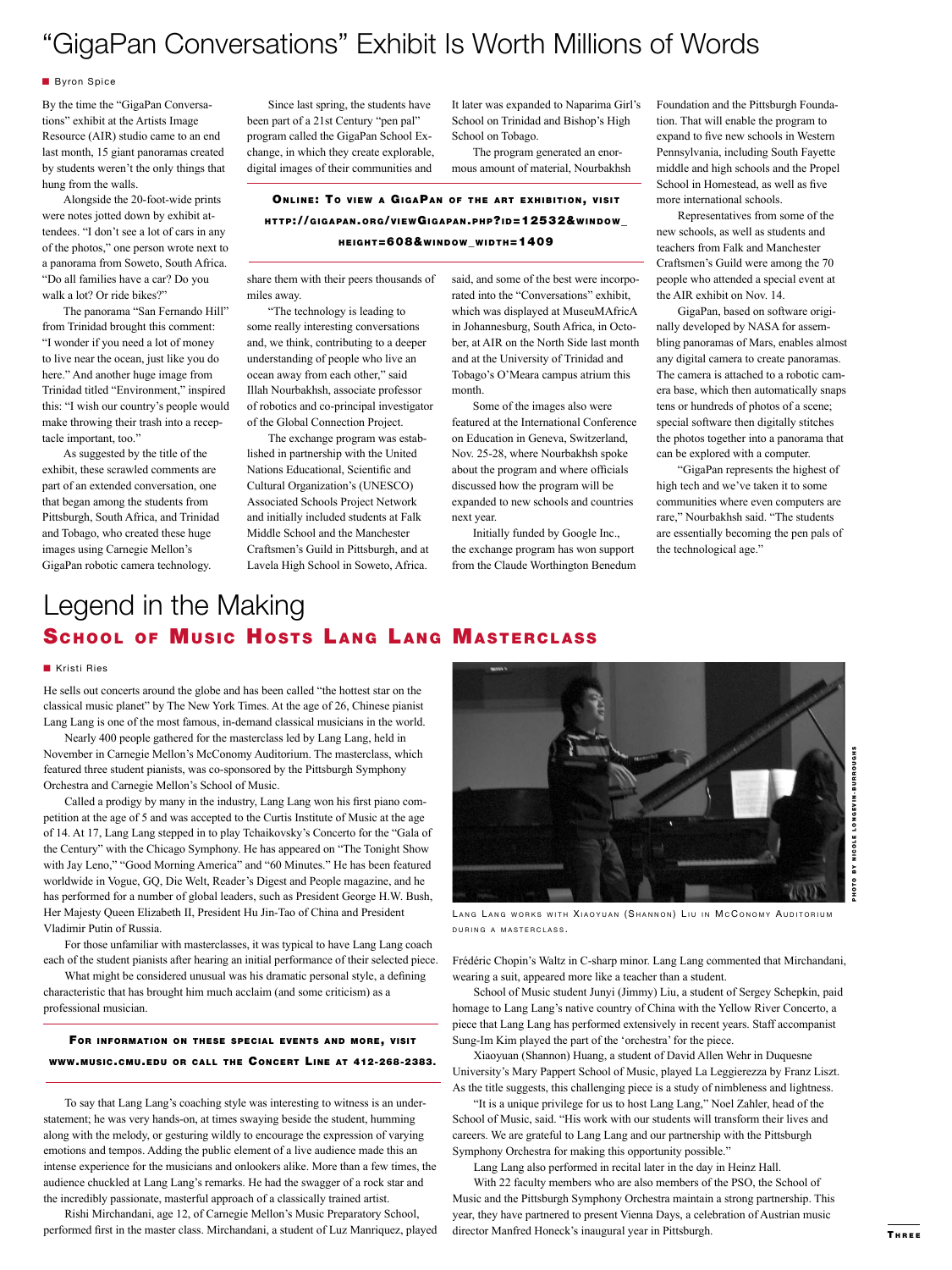### Paralympic Hockey Goalie Shuts Out Competition

#### **n** Chriss Swaney

It was a clean sweep. And engineering freshman Dan Hefley made it spotless.

Hefley, a goalie on the U.S. National Under 20 Paralympic Sled Hockey Team, turned away all 63 shots he faced to help his squad win all four games at the USA U20 National Sled Team Paralympic Tournament in Sacramento, Calif., last month. He and his teammates have the opportunity to be selected for the U.S. Paralympic Hockey Team that will compete in the 2010 Olympics in Vancouver, Canada.

"I am very excited to play with some of the best young players in the sport this year. It is a terrific opportunity to participate in an activity which is nationwide," Hefley said.

The 18-year-old Hefley, who has spina bifida, made the trek to California with fellow teammate Danny McCoy, 14, of Cheswick, Pa. For practice, Hefley and McCoy play in Harmarville, Pa., with the Pittsburgh Mighty Penguins coached by



GOALIE DAN HEFLEY SHUT OUT FOUR DIFFERENT TEAMS DURING A RECENT PARALYMPIC SLED HOCKEY TOURNA-MENT IN CALIFORNIA.

O'Connor, who has coached national and Olympic hockey teams for more than two decades, says the hockey playing

### ONLINE: SLED HOCKEY VIDEO: HTTP://KDKA.COM/VIDEO/?CID=13

Ray Harding. Both players were recently featured by Dave Crawley on the KD Country segment on KDKA News. (See a link to the video on Piper+ at www.cmu.edu/piper/index.shtml)

"Hefley is a wonderful role model for our younger players, because he never fails to be there for them when they need a little extra encouragement," Harding said.

Sled hockey follows typical ice hockey rules with the exception of the equipment. Players sit in specially designed sleds that rest on top of two hockey skate blades. There are two sticks for each player instead of one, and the sticks have metal picks on the butt end for players to use to propel themselves.

"Hefley is a great goalie because he has courage and quick reflexes," said Bob O'Connor, coach of the U.S. National Under 20 Paralympic Hockey Team. "The entire team works very hard in the offseason to be both competitive and highly skilled."

motto is simple: "If it is to be; it is up to me." The team's next competition will be Jan. 9 in Salt Lake City.

"Each player knows how important it is to be able to move with speed and agility, and the goalie also knows that the puck can travel in excess of 70 miles per hour," said O'Connor of Hopkins, Minn.

O'Connor said each player has a strict training regimen to complete before hitting the competitive playing trail. "We give them a laundry list of skillbuilding exercises, including exercises that force them to be able to move the puck with either hand — an exercise that professional hockey players would find challenging," O'Connor said.

Sled hockey, or sledge hockey as it is referred to outside the United States, was invented at a Stockholm, Sweden, rehabilitation center in the early 1960s by a group of Swedes, who despite their physical disability wanted to continue to play hockey.

### **MAKING CARNEGIE MELLON** A PLACE "WHERE ALL BELONG"

#### **n** Abby Houck

Last spring, Henry DeYoung and his father traveled to the home of Lenore Blum, Distinguished Career Professor of Computer Science, armed with a three-foot plywood ramp. Henry, who had just finished his undergraduate studies in computer science, hoped to use the ramp to attend an open house for newly admitted doctoral candidates.

Henry and his brother Andrew, a senior chemistry major, have a rare form of muscular dystrophy called spinal muscular atrophy, which makes visits to campus and professors' homes rare treats.

But when Henry could not safely use the homemade ramp, Blum contacted Larry Powell, manager of disability resources. Powell then approached Jim Mercolini, assistant general counsel; Marty Altschul, university engineer; and Kyle Tomer, service response manager, for assistance. Just a few hours later, the Facilities Management Services team created a ramp beyond expectations.

"I was amazed at what they had constructed. This ramp was no simple slope," Henry said. "They incorporated two switchback turns to keep the angle shallow as the ramp climbed six or seven steps."

According to Powell, this is just one example of how faculty and staff "came together, transcending organizational boundaries, cooperating, collaborating and communicating to do what Carnegie Mellon does best, build a world where all belong."

The DeYoungs are among approximately 320 students and 100 faculty and staff that Disability Resources assists each year. Individuals self-declare physical or learning disabilities, and Powell develops accommodation plans that individuals may share with professors or supervisors.

"Initially, I had no idea how I would even be able to attend college since I need to live with my parents. And, at first, neither did Carnegie Mellon," Henry explained. "But instead of thinking 'I don't think that we can do that,' School of Computer Science Assistant Dean Mark Stehlik's approach was, 'I'm not sure how we can do this, but let's try.'"

For more than four years, professors have transmitted lectures to Henry and Andrew's home through the CourseCast online system. In addition, the brothers visit professors and research advisors on campus about once each week.

### FOR INFORMATION ON DISABILITY SERVICES, VISIT WWW.CMU.EDU/HR/EOS/DISABILITY/INDEX.HTML.

Although the DeYoungs challenges are physical, many students work with Disability Services and Academic Development to overcome learning challenges. The university has also played a key role in establishing AHEADD — short for Achieving in Higher Education with Autism and Developmental Disabilities. This nonprofit network of professional resources helps students live independently and achieve personal learning goals. AHEADD provides programming in four U.S. cities and has been featured in The New York Times, USA Today and The Chronicle of Higher Education.

### Upcoming Events

**Justice Illuminated: The Art of Arthur Szyk Jan. 7–March 28 Free and open to the public from 1 to 4 p.m., Monday–Friday Posner Center**

**Carnegie Mellon Philharmonic 5 p.m., Sunday, Jan. 18 Scott Parkman, guest conductor Katie Petrarulo, soloist Carnegie Music Hall, Oakland**

**Martin Luther King, Jr. Day Celebration Monday, Jan. 19 (See page 12)**

**Project Olympus Show and Tell 7 3:30 p.m., Wednesday, Jan. 21 Collaborative Innovation Center For a schedule of presentations: www.olympus.cs.cmu.edu/events/**

**University Lecture Series "Signs of Change: Visualizing Social Movement Cultures" A multimedia presentation by curators Dara Greenwald and Josh MacPhee is followed by the exhibition reception at** 

**the Miller Gallery. 4:30, p.m., Friday, Jan. 23 McConomy Auditorium**

**University Lecture Series Matt Calman, Senior Vice President, Bank of America, will speak about "Leading Innovation at Bank of America 4:30 p.m., Thursday, Jan. 29 Adamson Wing, 136A Baker Hall**

**School of Music Opera: "Street Scene" Jan. 23–25 Performance times: Friday and Saturday, 8 p.m. Saturday, 2 p.m. Philip Chosky Theater**

**School of Music Alumnus Keith Lockhart conducts the Carnegie Mellon Philharmonic Friday, Jan. 30 Carnegie Hall, New York City**

**Playground: A Festival of New Student Works Jan. 29–31 All performances are free For updates and a full schedule, call the Drama box office at 412-268-2407**

### **Journeys Lecture**

**Joel Tarr, Carnegie Mellon's Richard S. Caliguiri University Professor of History and Policy and the recipient of the 2008 Leonardo da Vinci Award from the Society for the History of Technology, discusses "Why Technology?" 4:30 p.m., Monday, Feb. 2 Adamson Wing, 136A Baker Hall**

**School of Drama Production: "London Cuckolds" Feb. 19–29 Performance times: Tuesday–Friday, 8 p.m. Saturday, 2 p.m. and 8 p.m. Philip Chosky Theater**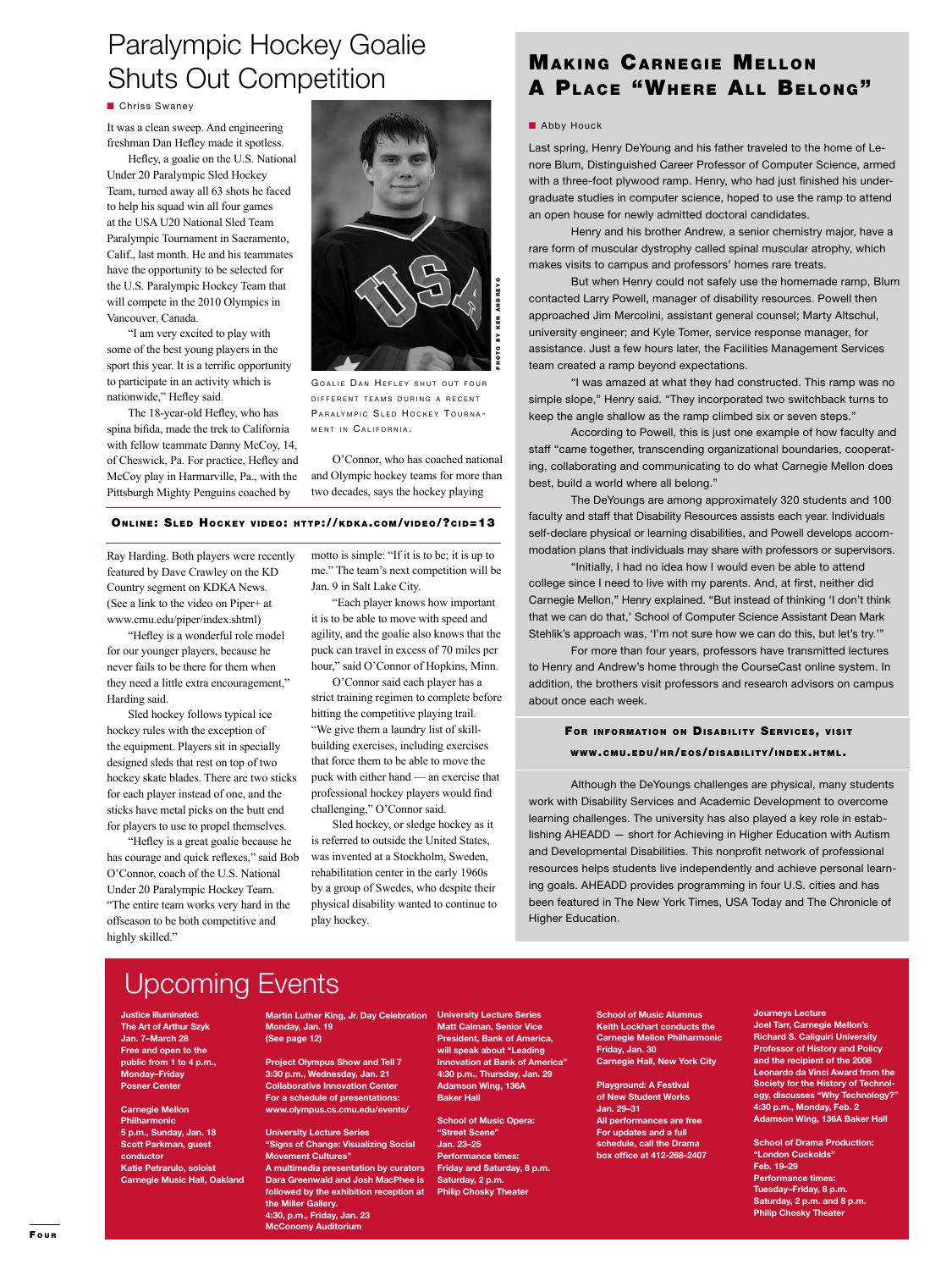### The Way He Works WRITER EXPLAINS HIS CREATIVE PROCESS FOR STUDENTS

### ■ Heidi Opdyke

Author and illustrator David Macaulay follows his curiosity. That has driven him to look at buildings, explain machines and write about the present through a future tense. His most receent book, "The Way We Work, " explores the human body.

While in town recently to give a Drue Heinz lecture, Macaulay participated in a Q&A session with Carnegie Mellon students as part of a season-long collaboration with the Department of English. Karen Schnakenberg, teaching professor of Rhetoric and Writing, handled the arrangements.

Jayne Adair, executive director of Pittsburgh Arts & Lectures, says he last visited Pittsburgh when his "The Way Things Work" was re-released in 1999. "His presentation was original and very well received. One of our audience members said, 'This is the work of a creative genius!' I think everyone agreed," Adair said. To hear a portion of Macaulay's Q&A session, please visit www.cmu.edu/news/



piper.shtml. The state of the control of the Cast of David MacAuLAY's answers to students' questions online at www.cmu.edu/news/piper.shtml.

### University's 2008 Strategic Plan is Approved CONTINUED FROM PAGE ONE

#### Development of the Plan

President Cohon began the process of renewing the university's strategic planning efforts in November 2007, when he appointed Kamlet to head a plan steering committee of deans. Kamlet appointed working groups to review progress in each of the six areas or "pillars" of the 1998 strategic plan.

The working groups also assessed new external conditions, internal needs or other factors affecting each area of the plan. Each group then generated appropriate goals and strategies for the decade ahead.

The initial drafts of the findings of each working group were presented to university leadership in the spring

and later to the community at large in a series of campus open forums in April and May. A combined document was presented to the trustees at a daylong meeting in July 2008, when lengthy discussions about each pillar generated new ideas and questions. Additional campus meetings were held in September. Revisions were made at

each stage, with the final document prepared for consideration by the trustees at the October meeting.

Highlights of the plan are listed in the accompanying box below.

For the complete strategic planning document, see www.cmu.edu/ strategic-plan.

| THE STRATEGIC PLAN AT A GLANCE               |                                                                                                                                                                                                                                                                                                                                                            |                                                                                                                                                                                                                                                                                                                                                                                                                                                                                                                                                                                                                                                                |  |
|----------------------------------------------|------------------------------------------------------------------------------------------------------------------------------------------------------------------------------------------------------------------------------------------------------------------------------------------------------------------------------------------------------------|----------------------------------------------------------------------------------------------------------------------------------------------------------------------------------------------------------------------------------------------------------------------------------------------------------------------------------------------------------------------------------------------------------------------------------------------------------------------------------------------------------------------------------------------------------------------------------------------------------------------------------------------------------------|--|
| <b>Pillar</b>                                | Goal                                                                                                                                                                                                                                                                                                                                                       | <b>Some Strategies</b>                                                                                                                                                                                                                                                                                                                                                                                                                                                                                                                                                                                                                                         |  |
| Research                                     | Through foundational research, artistic<br>creation and creative inquiry, Carnegie<br>Mellon will make significant contributions<br>to society and enhance human welfare<br>by identifying and solving real-world<br>problems.                                                                                                                             | We will have impact in five broad areas of focus:<br>Transitioning to an environmentally sustainable society.<br>$\bullet$<br>Improving health and quality of life.<br>$\bullet$<br>Understanding and engaging global societies, economies and cultures.<br>$\bullet$<br>Understanding human and social behavior.<br>$\bullet$<br>Transforming science and society by advancing information, computation and communication.                                                                                                                                                                                                                                    |  |
| Education                                    | Carnegie Mellon students will contribute<br>to and thrive in the ever-changing global<br>community as socially responsible leaders<br>and architects of change.                                                                                                                                                                                            | Build on our longstanding focus on professional excellence; social, environmental and<br>$\bullet$<br>ethical responsibility; and health and personal well-being.<br>Foster critical inquiry and abiding respect for diverse others.<br>$\bullet$<br>Keep creative inquiry and problem solving at the center of our educational ideals.<br>$\bullet$<br>Within the context of student teamwork and leadership experiences, strengthen<br>$\bullet$<br>communication, writing, and information and media literacy skills.<br>Help students understand and engage in global societies, notably on issues critical<br>$\bullet$<br>to a sustainable civilization. |  |
| Regional Impact                              | Carnegie Mellon will contribute significantly<br>to economic growth and improved quality<br>of life in Western Pennsylvania in areas<br>that leverage and complement our core<br>research and educational activities.                                                                                                                                      | Encourage technology-driven regional economic growth.<br>Support improvements of K-12 education through both research and service.<br>$\bullet$<br>Enhance quality of life, by working in visual and performing arts, environmental and<br>$\bullet$<br>public policy initiatives.<br>See the region as both a laboratory for research and a site for collaborative inquiry and<br>$\bullet$<br>educational innovation.                                                                                                                                                                                                                                        |  |
| Globalization &<br>International Initiatives | We will strengthen our leadership position<br>and build new models for global knowledge<br>creation, education and citizenship.                                                                                                                                                                                                                            | Educate students to understand and be effective in the global context of their lives.<br>Build upon diverse global activities to create new forms of collaboration and partnership.<br>$\bullet$<br>Integrate research more fully with education in our global activities.<br>$\bullet$<br>Learn from global experiences and transfer that knowledge throughout and beyond<br>the university.                                                                                                                                                                                                                                                                  |  |
| Carnegie Mellon<br><b>Community Success</b>  | We will create a viable, supportive,<br>rewarding and collaborative environment<br>that enables our faculty, students, alumni<br>and staff to advance the university's vision<br>and mission.                                                                                                                                                              | Based on an understanding of shared goals, support collaborative problem solving across<br>$\bullet$<br>the university.<br>Foster responsibility and respect in collegial and managerial interactions and processes.<br>$\bullet$<br>Promote well-being and work-life balance.<br>$\bullet$<br>Recognize those who make a positive impact on the university and further its goals.<br>$\bullet$<br>Increase diversity by recruiting and retaining under-represented minorities and women.<br>$\bullet$<br>Enhance lifelong connections to the university, looking especially for deeper engagement with<br>and by alumni.                                      |  |
| Finance and Infrastructure                   | Continuing a tradition of extraordinary impact<br>with a relatively modest resource base, the<br>university will build endowment assets,<br>follow best practices in deployment of<br>resources, creatively and effectively develop<br>facilities for optimal and environmentally<br>sustainable use and sustain a high-<br>functioning IT infrastructure. | Continue to focus on growth of the endowment.<br>Continue to implement measures for efficient management of financial and human resources.<br>$\bullet$<br>Pursue optimal development and use of existing facilities and strategic expansion off-campus.<br>$\bullet$<br>Continue to emphasize environmentally sustainable practices in campus operations.<br>Invest in IT systems, including those that support learning and facilitate integration of research<br>$\bullet$<br>and practice.                                                                                                                                                                 |  |

### F i v e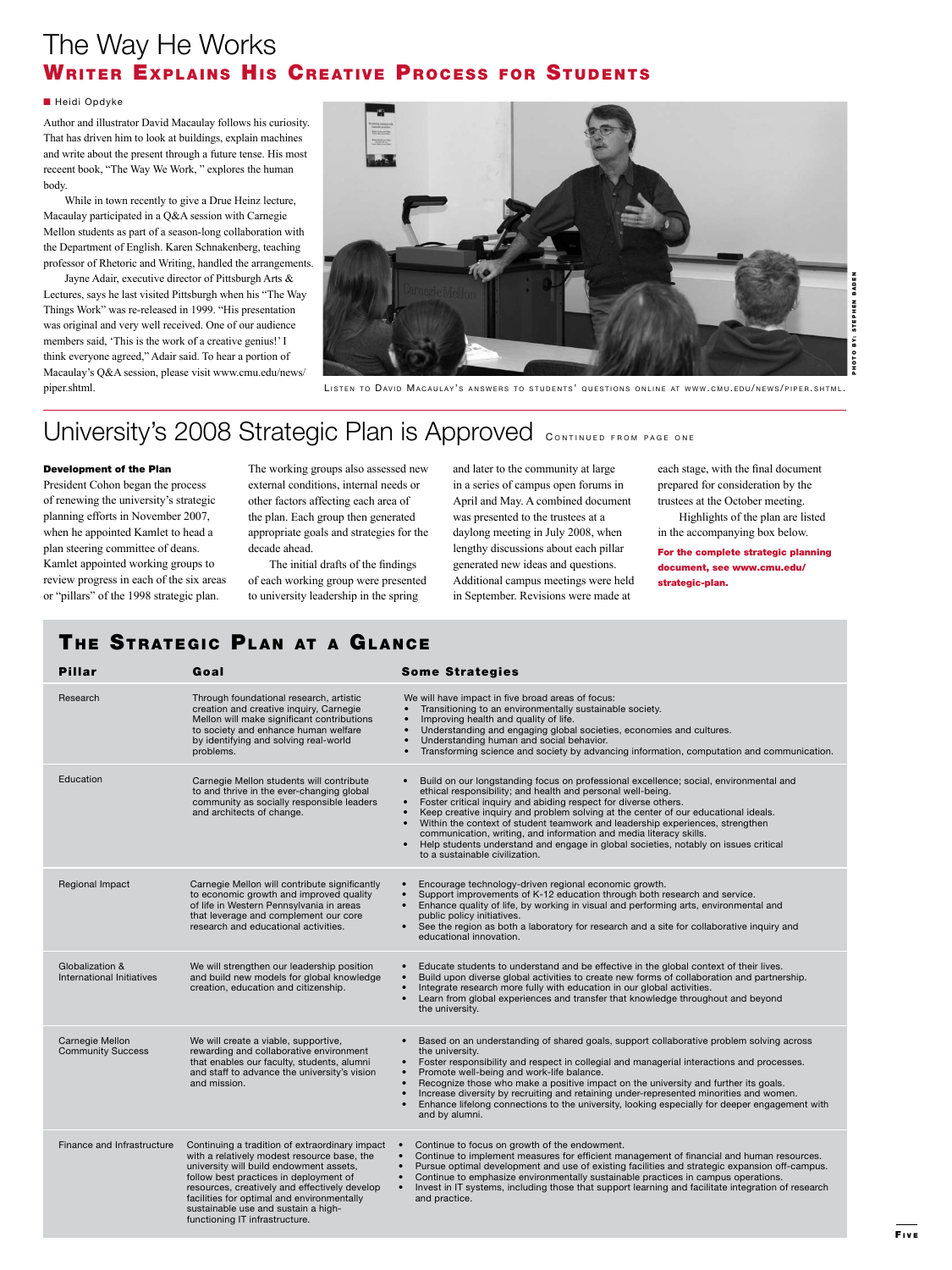### Top Scholar SENIOR EARNS UNIVERSITY'S FIRST MARSHALL SCHOLARSHIP

VOICE AND PSYCHOLOGY MAJOR SHEELA RAMESH HAS RECEIVED CARNEGIE MELLON'S FIRST MARSHALL SCHOLARSHIP TO STUDY IN ENGLAND.

#### **n** Kristi Ries

Sheela Ramesh, a senior majoring in voice and psychology, has been named a 2009 Marshall Scholar. She is the first student from Carnegie Mellon to receive this prestigious and highly selective international award, which funds up to two years of graduate study at a university in the United Kingdom.

The award of \$34,347 a year, covers university fees, tuition, cost of living expenses, books, a thesis grant, research, and daily travel, including airfares.

Ramesh, a mezzo-soprano who studies with Mildred Miller Posvar in Carnegie Mellon's School of Music, says her diverse undergraduate education has prepared her well to study abroad. She intends to attend the Guildhall School of Music & Drama, one of Europe's leading conservatories, or the Royal Academy of Music to work on a master's in opera and vocal performance.

"The wonderful depth of experiences and opportunities I've had in such different fields has led me to a somewhat unusual perspective on my field. My hope is to contribute to the creation of stimulating new operas that will be engaging and moving for audiences who wouldn't ordinarily attend opera," said Ramesh, a member of the Phi Beta Kappa honorary society. "In order to achieve that, I think it will be important to have a wide variety of musical or artistic and analytical skills, and I feel as though my diverse education at Carnegie Mellon has helped immensely in preparing me for this next step."

She has had a busy senior year. She is working on her senior thesis research project in psychology, which involves investigating children's ability to perform analogical reasoning tasks that rely on semantically similar labels, such as rock and stone. She recently wrapped up a performance in "The Coronation of Poppea" and also sings in "Street Scene," which will run on campus Jan. 22-25.

"Sheela has an incredible 'can-do' attitude, which helps her to succeed in every endeavor she undertakes," said Anna Fisher, an assistant professor of psychology and Ramesh's adviser. "Sheela is remarkably energetic and gets more things done than any other student I know. She is truly passionate about what she is doing, be it music or research."

Ramesh hopes to eventually open an opera company that focuses on new works.

"I think it's important to create operas that are meaningful to audiences perceptually and also emotionally," she said.

Each year, the Marshall Foundation conducts a competition across eight regions in the United States to select 40 scholars who have demonstrated high academic and leadership abilities and the capacity to serve as an ambassador for relations between the United States and the United Kingdom.

Carnegie Mellon's Fellowships and Scholarships Office worked closely with Ramesh at every point in the process, from the initial application to preparing for the final interview.

"Ms. Ramesh exemplifies the Carnegie Mellon ideal of interdisciplinary excellence; she has already distinguished herself as an extremely bright and talented individual," said Noel Zahler, head of the School of Music. "On behalf of the administration, I offer her our sincerest congratulations on her recent selection as a Marshall Scholar."

### Doors Open<br>First Telstra Scholar, Megan Boundey, *piper* FIRST TELSTRA SCHOLAR, MEGAN BOUNDEY, FINISHES HEINZ COLLEGE AUSTRALIA MSIT PROGRAM

#### **n** Abby Houck

Carnegie Mellon's Heinz College Australia is celebrating the graduation of its first Telstra Media Communications and Technology Scholarship recipient, Megan Boundey.

"Megan was an outstanding student from the beginning," said Tim Zak, executive director of Heinz College

talking about!"

Boundey chose the Heinz College's Master of Science in Information Technology (MSIT) Program because it combined her interests in strategy and information technology. Prior to pursuing graduate studies, she was a computer systems analyst with an Australian

"I NEVER EVEN DREAMED OF THE OPPORTUNITIES I WOULD HAVE. THE RECRUITERS AT THE HEINZ COLLEGE AUSTRALIA SAID DOORS WOULD OPEN, BUT I DIDN'T REALIZE JUST HOW MANY THEY WERE TALKING ABOUT!" MEGAN BOUNDEY SAID.

Australia. "The fact that she is being recruited for senior IT roles at global corporations is a testament to her talent, drive and ambition. She has set a high bar for her fellow MSIT students in the Heinz College."

Boundey is excited about the many different options she has to advance her career in information technology.

"I never even dreamed of the opportunities I would have," Boundey said. "The recruiters at the Heinz College Australia said doors would open, but I didn't realize just how many they were worth \$90,000 each for Australian citi-<br>Six

corporation. She originally planned to pursue graduate studies part time while working full time to pay for her education. However, the Telstra Scholarship made it possible for Boundey to become a full-time student and complete her studies in one year.

Telstra, Australia's largest integrated telecommunications company, recognizes the impact graduate-level education can have on future leaders in information technology fields. The company is sponsoring 15 scholarships worth \$90,000 each for Australian citizens to attend the Heinz College's MSIT Program in Adelaide. Jose Riveras and Jonathon Soong have joined Boundey as Telstra Scholarship recipients. Twelve additional scholarships will be awarded through 2012.

Boundey appreciated Heinz College Australia's small class sizes and close interactions with professors and her peers.

"The quality of the students is exceptional, and there is a real mateship about the program," she said.

For her final semester, Boundey studied at the Pittsburgh campus. She enjoyed reconnecting with professors who taught in Australia, and she had the opportunity to meet face-to-face with those who taught distance-learning courses from the Pittsburgh campus.

Boundey also benefited from immersing herself in American culture, "especially during such an important election year," she said. And when most students grumbled about the first snowfall in Pittsburgh, she could be spotted trekking across campus with a bright yellow coat and a smile on her face. This was just the second time in her life



### Congratulations!

Congratulations to the November Trivia winners: Joan Stein and Dana Houston.

School of Drama students recently gave a public reading of "Bubble Boy" by Cinco Paul and Ken Daurio as part of a News Works Program. For this month's Piper Trivia question, name the father/son duo who assisted as part of a collaboration between the Pittsburgh CLO and Carnegie Mellon School of Drama, in partnership with The ASCAP Foundation.

The Piper staff will give away a \$25 gift card to the bookstore to the first four people who can correctly identify the father/son duo. Send your answers to bg02@andrew.cmu.edu with "December Trivia" in the subject line. The winners' names will be published in the following issue. Previous winners are ineligible.

The Piper trivia question is sponsored by Carnegie Mellon Internal Communications.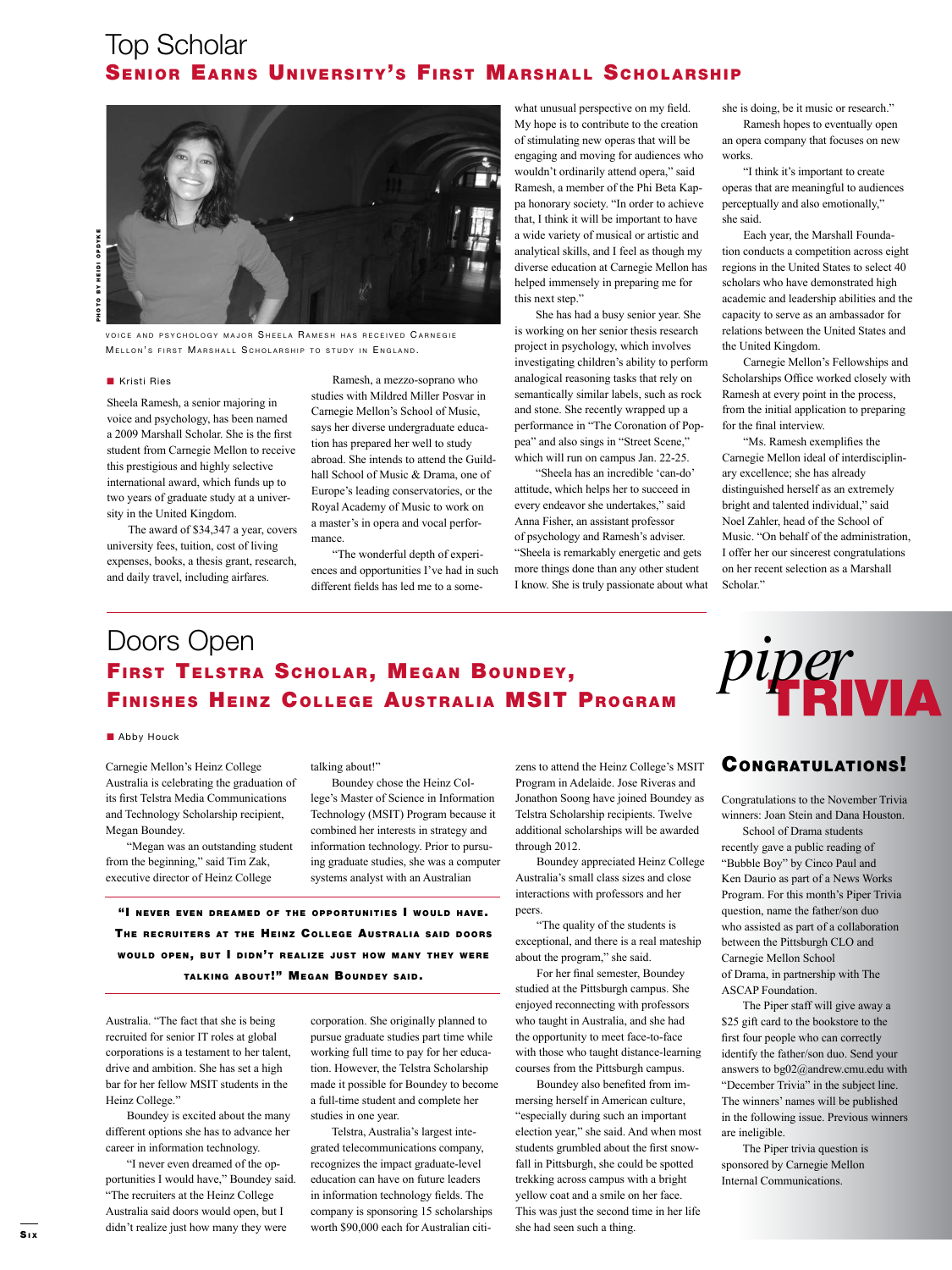### Movie Executive Offers Entertainment Industry Insights

**n** Eric Sloss



PAULA WAGNER (LEFT) SPEAKS TO STUDENTS DURING A SCHOOL OF DRAMA OPEN SESSION. AT RIGHT IS DICK BLOCK, INTERIM HEAD OF THE SCHOOL.

Carnegie Mellon trustee and acclaimed entertainment industry executive Paula Wagner (A'69) recently spent a full day as a guest lecturer discussing the business of the entertainment industry and the value of theater education.

In late October, Wagner met graduate dramatic writing students in the "Production Management" class with David Holcomb, production manager in the School of Drama. She advised students about the new career paths that are emerging through the evolution of new technology.

In the afternoon she attended the "Business of the Business" class led by Don Wadsworth, professor of voice and speech. There, she provided advice to senior actors on how to navigate through the labyrinth of agents, casting directors and managers in Hollywood.

"When I see Carnegie Mellon on a resumé, I expect that you understand your technique and you work hard," Wagner said in one session. She expressed the need for the students to understand the way new technology is changing the way the entertainment industry works. "You are an extraordinary generation and you have the amazing opportunity to be a part of the vast cultural, social and economic change that is taking place. You are at the threshold of that change as artists," she said.

After the afternoon sessions, Wagner met with Dan Martin, director of the Institute for the Management of Creative Enterprises, to talk about the entertainment industry with students in the Masters of Entertainment Industry Management Program.

Wagner completed the exhausting day by hosting a two-hour open session with the entire School of Drama. She discussed her studies at Carnegie Mellon, how the political climate in the 1960s shaped her understanding of the world and about her career as an actor. "When I was here theater was synonymous with social change. Theater had to mean something," she said.

Wagner spoke about her time as one of the first women to become agents in Hollywood, her time as chief executive at United Artist and recently, her return to her roots to pursue her passion of producing independent films. Wagner offered some inspiring parting advice: "You need to know the business of the art you are in. You are responsible for you. Make sure your career path is right for you and you will create your own path."

### Klugman Presented With Honorary Doctorate

Eric Sloss

Award-winning actor Jack Klugman has received an honorary doctorate of fine arts from Carnegie Mellon. In the late 1940s, Klugman left the university before completing his degree to break into the business, beginning one of the most successful careers in Hollywood. He might be best known for his role as the loveable Oscar Madison in "The Odd Couple," but his storied career spans many generations. He starred

in such classic films as "Twelve Angry Men," "Days of Wine and Roses" and "Goodbye Columbus." Klugman shined on Broadway in such acclaimed shows as "Gypsy," "I'm not Rappaport" and "The Sunshine Boys."

Hilary Robinson, the Stanley and Marcia Gumberg Dean of the College of Fine Arts, presented the degree at the 23rd Annual "New York Alumni, Night of Nostalgia" in October at the Beverly Hills High School in Beverly Hills, Calif. The event honors New York City natives living on the West Coast. Klugman, a native of Philadelphia, was "adopted" as a native New Yorker for this event. Headliners like Jerry Stiller, Ed Ames, Sammy Shore, Connie Frances and Monty Hall were also honored.

JACK KLUGMAN SITS WITH HILARY ROBINSON, THE STANLEY AND MARCIA GUMBERG DEAN OF THE COLLEGE OF FINE ARTS.



### **Lifesavers 45 AEDS ON CAMPUS CAN HELP HEART ATTACK VICTIMS**

#### **Bruce Gerson**

Do you know what an Automated External Defibrillator (AED) is? Do you know where the nearest one is, and do you know how to use it? Your answers could be the difference between life and death. It's already saved two lives on campus.

AEDs are portable electronic devices designed to help victims of a heart attack or cardiac arrhythmia. They come equipped with two pads that carry electronic

current to the chest, a razor for shaving chest hair if needed, a mouthpiece to assist in CPR and an audio system that relays instructions to the user.

A total of 45 AEDs have been installed on campus in various buildings, including the University Center, Skibo Gym, Student Health Services, the Purnell

Center for the Arts, the College of Fine Arts, Hunt Library, Baker Hall, Porter Hall, Warner Hall, Hamburg Hall, Doherty Hall, Wean Hall, Hamerschlag Hall, the Facilities Management Services Building, Campus Design and Facility Development, the Software Engineering Institute, Mellon Institute, Whitfield Hall and the University Technology and Development Center.

Units are also in student housing facilities, including Stever House, Morewood Gardens, Resnik and Donner, and at the National Robotics Engineering Center. Five University Police patrol cars have units as well. A complete list of the AED locations is under the Emergency Response link on the left-hand side of the Environmental Health & Safety (EHS) Web site at www.cmu.edu/ehs.

Jim Gindlesperger, loss prevention manager for EHS, said EHS began purchasing the units about two years ago when 15 were installed on campus. He said the AEDs are purchased at a discount rate through the St. Margaret Foundation's Pittsburgh United for Life Saving Emergencies Program.

"They retail for about \$1,600 each, but we get them for around \$800 from the

VIEW A DEMONSTRATION BY STUDENT MEMBERS OF THE UNIVERSITY'S EMERGENCY MEDICAL SERVICE ON HOW TO USE AEDS AT WWW.CMU.EDU/NEWS/PIPER

AED CAMPUS LOCATIONS CAN BE FOUND AT WWW.CMU.EDU/EHS

foundation," said Gindlesperger, who noted that several university departments have purchased their own since the initial purchases in 2006.

While the units do contain audio instructions, Gindlesperger recommends that all members of the university community become certified in using the AED

at one of many training programs held on campus throughout the year. He said about 150 individuals have become certified thus far.

Licensed trainers from the St. Margaret Foundation and from Carnegie Mellon's student Emergency Medical Service conduct the training sessions, which include instruction in CPR as well.

"It's a hands-on training session," Gindlesperger said, "so you have to demonstrate some proficiency to gain certification, which is good for two years."

Scheduled training sessions are listed on the EHS Web site. Departments interested in purchasing an AED should contact Gindlesperger at jg57@andrew.cmu.edu.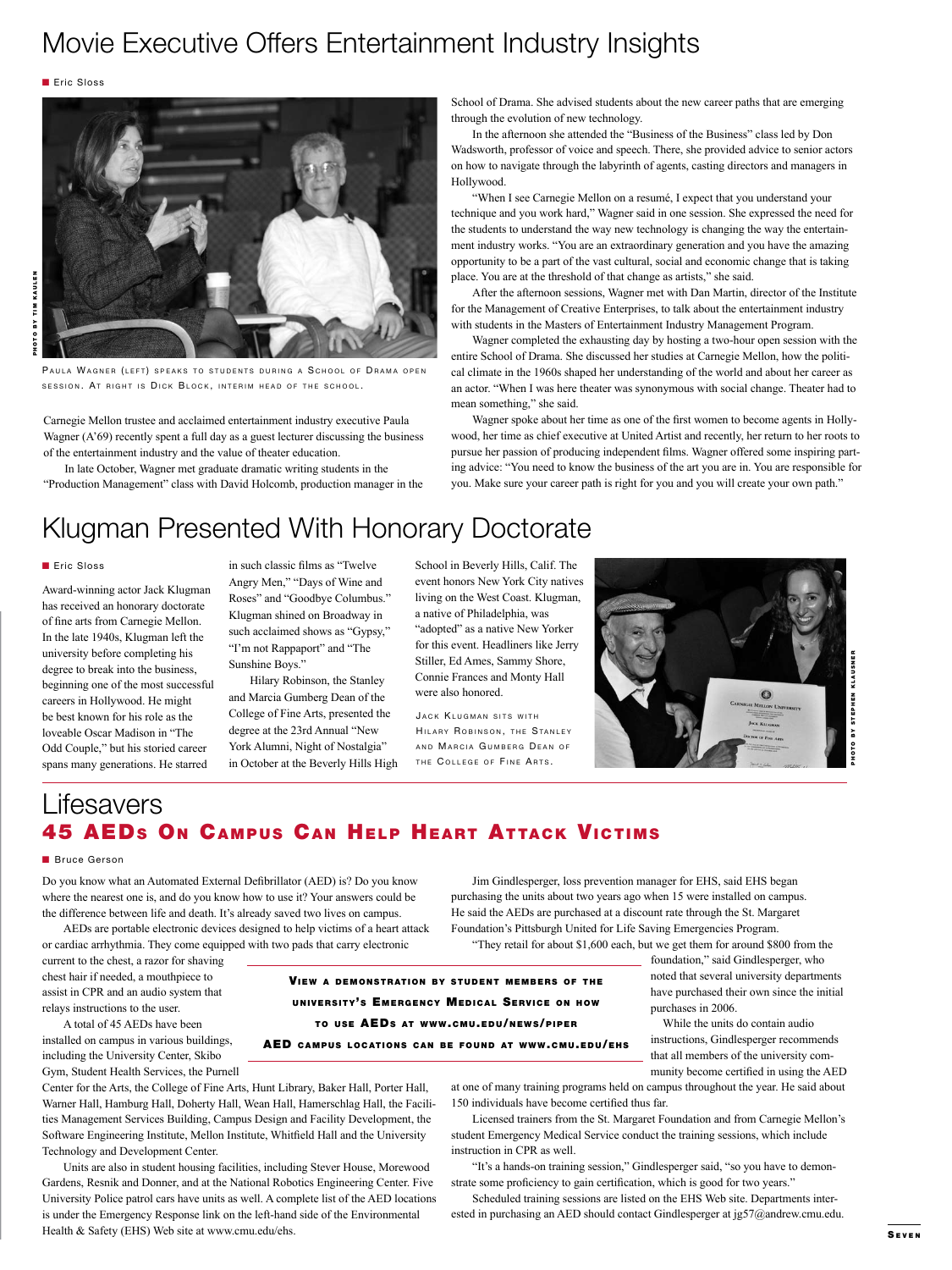### Apples and Oranges ROBOTICS INSTITUTE AWARDED \$10M TO IMPROVE FRUIT FARMING

#### **Byron Spice**

Comparing apples and oranges may be a no-no, but that doesn't mean that two new programs studying how robots can tend to apple trees and orange trees don't have a lot in common.

In both programs, robotic vehicles will work the fields throughout the growing season, using sensors to gather information about tree health and crop yield, as well as performing such tasks as mowing between tree rows and spraying agricultural chemicals.

The two Robotics Institute programs are part of a new U.S. Department of Agriculture (USDA) research initiative to solve critical issues facing the producers of specialty crops, such as fruits and vegetables. Of \$28 million divvied among 18 research projects this fall, the USDA awarded \$10 million to the two Carnegie Mellon robotic programs.

The Comprehensive Automation for Specialty Crops (CASC) Program, headed by Sanjiv Singh, research professor of robotics, received a four-year, \$6 million grant to develop automated systems for apple growers. The Integrated Automation for Sustainable Specialty Crop Farming Project, led by Tony Stentz and Herman Herman of the Robotics Institute's National Robotics Engineering Center, received a three-year, \$4 million grant to develop a similar system for the citrus industry. The grants are being matched dollar for dollar by industry, state governments and other funding sources.

"We are taking automation to a level never before demonstrated in an agricultural setting," Herman said. His NREC project will deploy a fleet of networked, unmanned tractors in the orange groves of Southern Gardens Citrus (SGC), one of Florida's largest growers. "This will provide an early look at how the automated farm may someday operate and promises to deliver insights and lessons far beyond what should be expected from small demonstrations of autonomous scouts."

Both programs will explore mechanical methods that might enhance harvests, the most labor-intensive operation for fruit producers. But mechanical harvesting of fruits is very challenging because of handling and cost requirements. So more effort will be placed on automating tasks such as watering, spraying and mowing and, in particular, on gathering a multitude of data about tree health and crop status.

"Mobile sensors and computer tracking will enable growers to monitor their orchards in unprecedented detail," Singh said.

The CASC is working with apple growers in Pennsylvania, Oregon and Washington, where researchers will use a fleet of automated, four-wheel vehicles that can perform multiple tasks.

"Growers can use the data generated by this new approach to make decisions throughout the year regarding pest management, pruning, fertilization,



THE NREC IS WORKING TO DEPLOY A FLEET OF NETWORKED, UNMANNED TRACTORS IN THE ORANGE GROVES OF SOUTHERN GARDEN CITRUS IN FLORIDA.

irrigation and yield estimates," said Jim McFerson, manager of the Washington Tree Fruit Research Commission. The technologies developed will be applicable not only to producers of apples and oranges, but to growers of all kinds of tree fruits, he added.

Carnegie Mellon is not a university traditionally associated with agricultural research. But the Robotics Institute's Field Robotics Center has been involved in agricultural automation since the early '90s, and the NREC has worked with agricultural equipment manufacturers since it opened in 1996. Moreover, both organizations know how to manage research programs involving academic, industrial and governmental

researchers working closely with end users.

The CASC is collaborating with Penn State, Washington State, Oregon State and Purdue universities and with the USDA Agricultural Research Service. Industrial partners include Toro, Trimble, Vision Robotics, IONco and Sensible Machines. In addition to SGC, the NREC project is working with researchers at the University of Florida, Cornell University and Deere & Co.

"This level of collaboration between academia, government and industry is not at all common in agriculture research," McFerson said.

## Thanks to a Yes Man, I am Now One

**n** Eric Sloss



MIKE BONNANO OF THE YES MEN PRESENTS AT THE "HOW TO BE A YES MAN" WORKSHOP.

A recent Miller Gallery workshop led by activist Mike Bonnano offered the everyman tricks and tips on becoming a new kind of "yes man" — one who resists and subverts the evils of corporate giants rather than mindlessly complying with them. By the time the member of the culture-jamming activist group The Yes Men was done speaking, he may just have converted many in the crowd to "yes men" — me included.

The Yes Men create various scenarios or products revealing corporate maltreatment using irony, public relations skills and a ton of courage. Drawn by the group's activist-idol status, more than 300 attendees packed into the seats and crouched on the floor to receive first-hand instruction in early November.

I was a bit startled by the event's opening. I had expected it to be like other workshops I had attended, complete with breakout sessions, sticky notes, markers and large paper. But Bonnano, never one for conventionality, explained he wanted to start preemptively, much as the government has done over the last eight years. So he began with questions. "How much is the earth worth?"

Bonnano explained that corpora-

tions put a price tag on everything. Still, he never did get an answer.

Prompted by an audience member's question, Bonnano discussed The Yes Men's recent venture, publishing 1.2 million copies of a replica New York Times newspaper with the headline "Iraq War Ends."

The project took more than 300 people and one year to write, print and finally deliver. He noted the date on the paper was July 4, 2009, and that it replaced the Times' classic slogan "All the News That's Fit to Print" with "All the News We Hope to Print."

The workshop continued with videos of various Yes Men projects. Included was footage of The Yes Men's prank at the 2006 Catastrophic Loss conference. Masquerading as Halliburton representatives, Bonnano and his collaborator, Andy Bichlbaum, delivered prototypes of an "advanced technology that will keep corporate managers safe even when climate change makes life as we know it impossible."

The spoof technology they presented was "SurvivaBalls," large egg-like canopies designed to keep top corporate players safe and sheltered in the event of catastrophic climate change. The crowd roared in laughter when the video showed people at the conference trying on the fake protective gear.

Between videos, the legality of their actions was forefront in the minds of audience members.

"We sometimes get a little pressure from corporate entities," Bonnano explained. "There is much less danger in doing this than you would think. The process these corporations would have to go through would be a lot and the le-

gal system is quite baroque … it would have to be worth their [the corporations] while and since we are asking for it they may not think it's worth it."

Some attendees were encouraged by the workshop. Jen Pascoe from Pacific Northwest College of Art explained, "I wanted to know how are The Yes Men not getting their pants sued off? It was really interesting to hear they've had no problems at all."

Sean McGarril, a School of Architecture alumnus, was even more impressed by the workshop and how the group uses business practices to highlight issues.

"It's not very often people who have those skills or knowledge do something with them other than make a profit," McGarril said. "I am very impressed for how they can move in those circles and fool everyone by turning the tables."

After the workshop the message was clear. Since I already have the expertise in the corporate world, I can now use these skills to expose corporate exploitation — but no matter what Bonnano said, I would still hire a lawyer.

E i g h <sup>t</sup>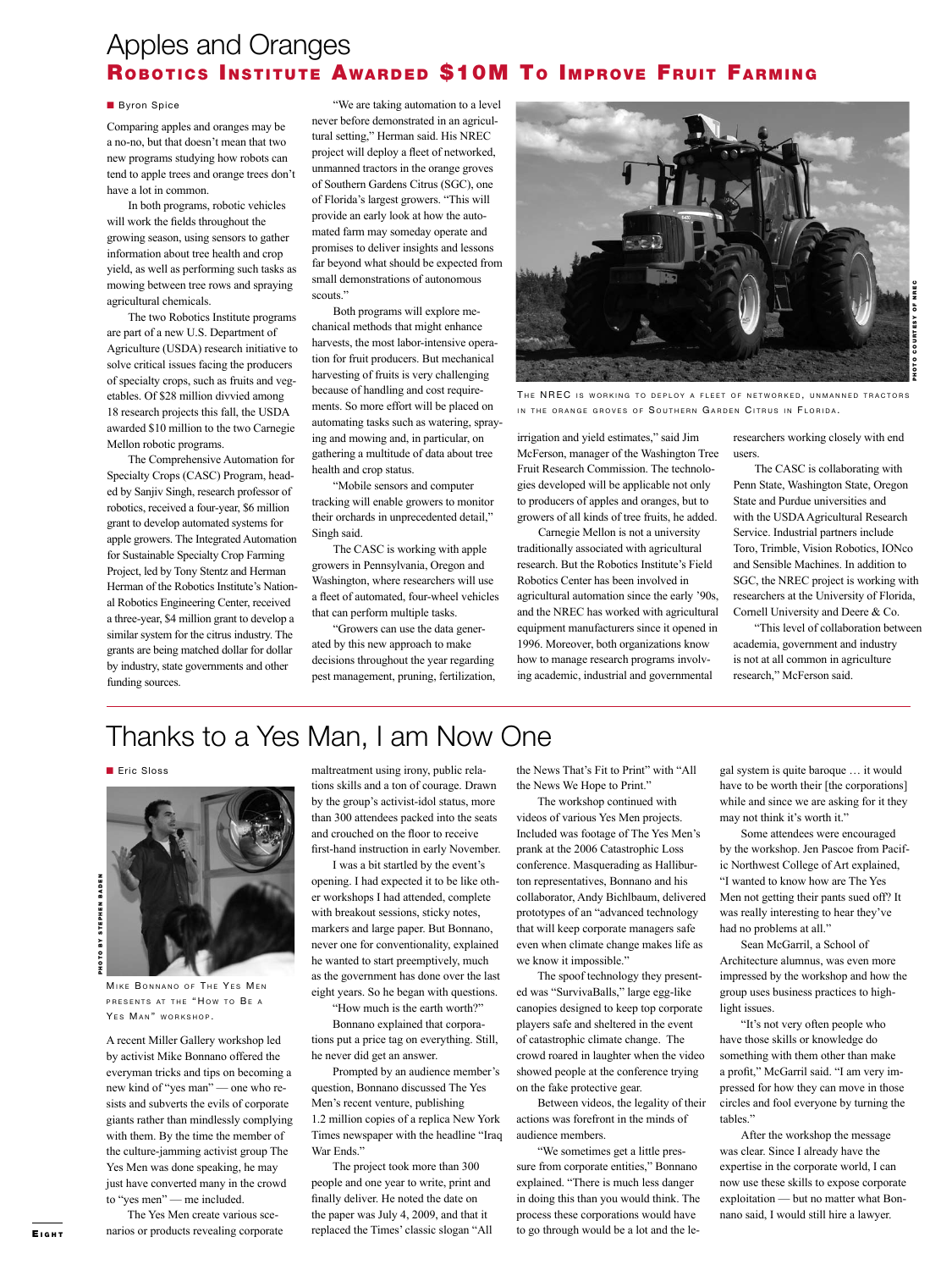## Ph.D. Student's Bright Idea Among Top Collegiate Inventions

#### **Bruce Gerson**

A bright idea to benefit people who live in electricity-poor countries landed Carnegie Mellon doctoral student Matthew Beckler and his colleagues in the spotlight as one of 12 finalists in the Collegiate Inventors Competition presented by the National Inventors Hall of Fame Foundation.

Beckler and fellow students Patrick Delaney and Caleb Braff presented their idea and attended an awards ceremony Nov. 19 in Kansas City, Mo. The competition drew more than 2,000 entries.

While undergraduates at the University of Minnesota, Beckler, Delaney and Braff designed a solarpowered LED lantern that could be used in places where there is no reliable electricity, where fuel is expensive and where light is desperately needed after dark. Delaney got the idea while studying abroad in Nicaragua.

"Being so close to the equator, the sun sets very rapidly [in Nicaragua], with only 10 to 15 minutes of dusk between daylight and darkness," Beckler said. "Another side effect of its equatorial proximity



DOCTORAL STUDENT MATTHEW BECKLER AND COLLEAGUES WERE NAMED FINALISTS IN AN INVENTION COMPETITION.

is the nearly constant 12 hour days and 12 hour nights. If people want to work after sunset, especially children trying to study and get an education, they need some form of light.

"Patrick was telling us when we started this project that most people there have cheap kerosene lanterns that require them to purchase fuel, usually every three months. This is a recurring cost, and it would be great if we could provide a different way to provide light," added Beckler, who noted that the solar lantern has no recurring costs, emits no pollution and can be locally produced.

Beckler, who earned his bachelor's degree in computer engineering at Minnesota, said the lantern uses

rechargeable AA batteries, a one watt LED bulb, a solar panel and "a bit of creative circuitry." The six-inch long device, which fits inside a two-inch wide PVC pipe, is intended to sit in the sun during the day while the solar panel recharges the batteries. The light can then be used at night.

"This kind of pipe is readily, and cheaply, available around the world, and with suitable end-caps, can be made into a very durable, water-tight, floating enclosure. We are still finalizing details on the different configurations, such as having a spotlight, flashlight or lantern configuration," Beckler said.

The team is considering several improvements, including being able to adjust the brightness; enhancing the charging cycle through "intelligent circuitry" to extend the life and safety of the battery; and to create flexibility so the product is compatible with many different types of solar panels. They are working to simplify the design and components so it can be assembled on-site to avoid importing taxes, lower shipping costs and to create local jobs.

For Beckler and his teammates, the competition was secondary. "The best part is the real-world engineering experience," Beckler said.

The Collegiate Inventors Competition is sponsored by the Abbott Fund, the philanthropic foundation of the global health care company Abbott, and the United States Patent and Trademark Office.

## Science Van Celebrates 10 Years of Interactive Education

#### **n** Jill Perkins

The ice cream truck isn't the only set of wheels putting smiles on kids' faces anymore. As the Carnegie Mellon Science Van Outreach Program rolls into its 10th year, it's safe to say that handson science is pretty cool, too.

Science concepts can often be abstract and confusing to understand, so what better way to learn that atoms exist, for example, than to "see" them with the aid of some balloons, Scotch tape, Saran Wrap and a fire extinguisher? Using every day ingredients, the Van Guys, a team of retired science teachers and university students, have brought science to life for more than 20,000 children through hands-on, inquiry-based workshops, classroom interactions and science shows.

Chemistry Professor Garry Warnock, who founded the Science Van program in 1998, hops in the Science Van with his colleagues and travels to middle schools in the Pittsburgh region to perform science shows and engage students in hands-on classroom sessions. Students measure time with pendulums and springs, identify minerals using specific gravity, or do a little chemistry in a bag.

"Studies have shown that students will recall a mere 20 percent of what they hear, and only about 30 to 40

percent of what they hear and see," Warnock said. "If students actually get to do things with their own hands, they recall more than 90 percent of what they've learned."

As a young teacher in his native England, Warnock ascribed to this maxim: "I hear and I forget; I see and I remember; I do and I understand." He still believes in this approach.

"Middle school students haven't yet become disillusioned by science, so we want to get to them before it's too late. We want to build interest in and excitement for science," he said.

Because the Science Van can only be in one place at a time, Warnock and his team offer teacher workshops so that teachers can learn and do the experiments the Van Guys do. As a part of the workshops, in which topics range from electricity and magnetism to biology and nanotechnology, teachers receive a "teacher kit" full of materials that can be used in the classroom.

In 2007, the Science Van made its longest journey yet — from Pittsburgh to Qatar, where it brought science to life for young students in the Middle East. Working with Cornell University's Chemistry Department, Warnock obtained the use of a van to do shows in several middle and high schools in

the Doha area.

"The young Qatari audiences were very enthusiastic," Warnock said. Terrance Murphy, professor of chemistry at the Qatar campus, is driving the outreach program in Doha.

Within the first 10 years of the Science Van Program, the Van Guys have performed more than 100 science shows, more than 300 hands-on classroom sessions, and have held workshops for more than 500 teachers. Warnock hopes the Van will keep rolling for another 10 years and plans on implementing new workshops, and even some Saturday sessions to continue to educate students and teachers.

"With the outreach program, there is a definite opportunity to make connections with Carnegie Mellon faculty and with chemistry teachers throughout the local area. It feels great to be a part of an educational process in chemistry," said Jason Fishel, a sophomore chemistry major involved with the outreach program. "I really appreciate Dr. Warnock's teaching style and dedication to promoting understanding in chemistry, and it's very satisfying to be a part of an end result that hits home in a way that makes students think chemistry is cool."

Cool — like ice cream.



FIREBALLS ARE ONE WAY THE VAN GUYS GET AN AUDIENCE'S ATTENTION. THE SCIENCE VAN HAS BEEN VISITING MIDDLE SCHOOLS SINCE 1998.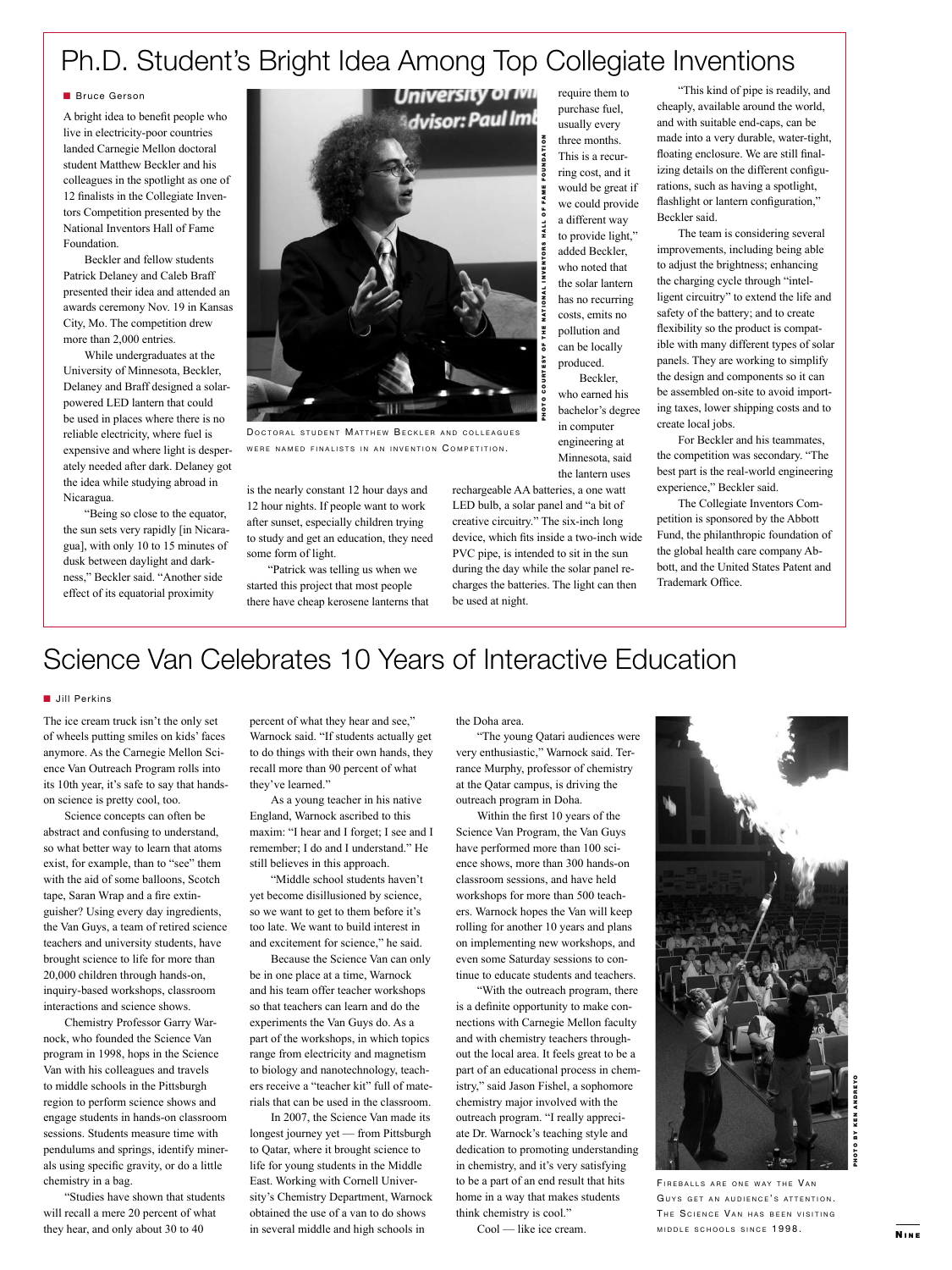### Franklin Named Head of Physics

#### **N** Jocelyn Duffy

Professor Gregg B. Franklin has been named head of the Department of Physics. Franklin succeeds Fred Gilman, who served as department head from 1999 until this April, when he was appointed dean of the Mellon College of Science (MCS). Gilman remained as acting department head until Franklin took over the post Nov. 1.

Franklin joined the Carnegie Mellon faculty in 1984, and served as associate dean for faculty and graduate affairs at MCS since 2002. During that time, Franklin was a leader among the

medium-energy physics group and an innovator in teaching. A member of the multi-center G0 experiment, Franklin and his colleagues are attempting to determine what impact strange quarks and their antiparticle partners have on a proton's electromagnetic properties. In the classroom, he was the first professor at Carnegie Mellon to use "clickers," an interactive classroom response system that provides student feedback during a lecture.

"I am honored to become head of the Physics Department," Franklin said. "The department is experiencing a great

time of growth, with the establishment of the Bruce and Astrid McWilliams Center for Cosmology, and burgeoning research in emerging fields such as cellular membrane physics. It will be an exciting time to lead my colleagues and our students into the future."

Franklin received his bachelor's degree from the University of Washington, Seattle, and his doctoral degree in nuclear physics from the Massachusetts Institute of Technology. He has authored or coauthored more than 60 publications and has served as spokesperson for several international physics collaborations. GREGG FRANKLIN

**IOTO BY KEN ANDREYO**  hoto by ken an d reyo ß.



### Autism Symposium Draws 400

The 35th Carnegie Symposium on Cognition drew more than 400 people to campus to hear about development and brain systems in autism. The late October event featured 16 of the of the world's most prominent autism researchers who presented their latest findings on the disorder.

"As scientific inquiry sheds more light on the fundamental nature of autism, the work being done in particular fields, such as genetics and brain imaging, begins to inform investigation and discoveries in other relevant areas," said Marcel Just, the D.O. Hebb Professor of Psychology, who with Kevin Pelphrey, associate professor of psychology, organized the symposium. "The presentations at this symposium highlight the value that these interdisciplinary approaches hold for future autism research."

For more information, visit www.psy.cmu.edu/autismsymposium.

## Tartans Run Away With NCAA Regional Title

#### **n** Mark Fisher

Carnegie Mellon's men's cross-country team won the NCAA Division III Mideast Regional Championship in November and competed in the NCAA Division III championships in Hanover, Ind. The regional championship was the second for the Tartans, who last won the event in 1988. For the second consecutive year, senior Brian Harvey was the meet's overall winner, covering the 8K course at Waynesburg University in 25:10. Junior Dario Donatelli, son of Head Coach Dario Donatelli, was fourth overall, followed by senior Breck Fresen (6th), sophomore J.P. Allera (13th) and senior Ryan Anderson (17th). At nationals, the team placed 13th. Harvey placed ninth, earning All-America honors in cross country for the second time.

For more on the cross-country team, visit: www.cmu.edu/athletics/ intercollegiate-sports/mens-teams/ cross-country/index.html



SENIOR BRIAN HARVEY WON HIS SECOND CONSECUTIVE MIDEAST REGIONAL CHAMPIONSHIP TITLE. HE PLACED NINTH AT NATIONALS.

### EWS **BRIEFS**

#### **Carnegie Mellon Teams** Place First and Second in ACM Regional

For the first time, Carnegie Mellon teams took the top two places in the ACM-ICPC East Central North America Regional Programming Contest in Cincinnati on Nov. 1.

The Tartans — computer science (CS) sophomores Tom Conerly and Alan Pierce and electrical and computer engineering (ECE) senior Celestine Lau — completed seven of the eight problems in 1,287 minutes to take first place and move on to the World Finals April 22, 2009, in Stockholm, Sweden.

The Dragons — CS junior Daniel Schafer, CS sophomore Yun "Stanley" Yeo and ECE freshman Si Young Oh — took second place by completing six of the problems in 730 minutes, 64 minutes faster than third-place University of Waterloo.

"It's not unusual for Carnegie Mellon to have two teams in the top three," said Greg Kesden, associate teaching professor, who coaches the team along with Eugene Fink, systems scientist, and Danny Sleator, professor of computer science. "But to have two teams finish first and second — you can't get better than that."

### **Cohon Meets With** University Leaders in Iran

President Jared L. Cohon was among a group of university presidents who traveled to Iran, Nov. 14-21. The group, representing member schools of the Association of American Universities (AAU), met with university leaders in Iran to discuss and share ideas about higher education in America. Cohon was joined by AAU President Robert Berdahl; Rice University President David Leebron; University of Florida President J. Bernard Machen; University of Maryland President C. Daniel Mote, Jr.; Cornell University President David J. Skorton; and University of California, Davis, Chancellor Larry Vanderhoef.

### Engineering Chairs Named



Mechanical Engineering Professor Jonathan Cagan has received the George Tallman and Florence Barrett Ladd Professorship in Engineering. Cagan, a member of the

an expert in product development and design methods for early stage product development. He co-founded and co-directs the Masters in Product Development Program and the Center

for Product Strategy and Innovation. The late George Tallman was a trustee of the university, who with his wife formed a foundation that has funded faculty research in the College of Engineering for the past 50 years.



Professorship in Engineering. Shimada's research interests are in the areas of computational engineering and robotics — specifically geometric modeling — computational mechanics, reverse engineering, factory robotics and computer assisted surgery. The late Theodore Ahrens was president of Standard Sanitary Manufacturing Company, which endowed this professorship in his memory.

Mechanical Engineering Professor Kenji

### **Ilic Receives Honorary** Chair in The Netherlands

Carnegie Mellon's Marija Ilic has received an honorary academic chair from TU Delft University in The Netherlands for her efforts in modernizing the world's electricity infrastructures.

Ilic, a professor of electrical and computer engineering and public policy, was named chair of Control of Future Electricity Network Operations in the Department of Technology, Policy and Management at TU Delft. The award includes a courtesy appointment in the Electrical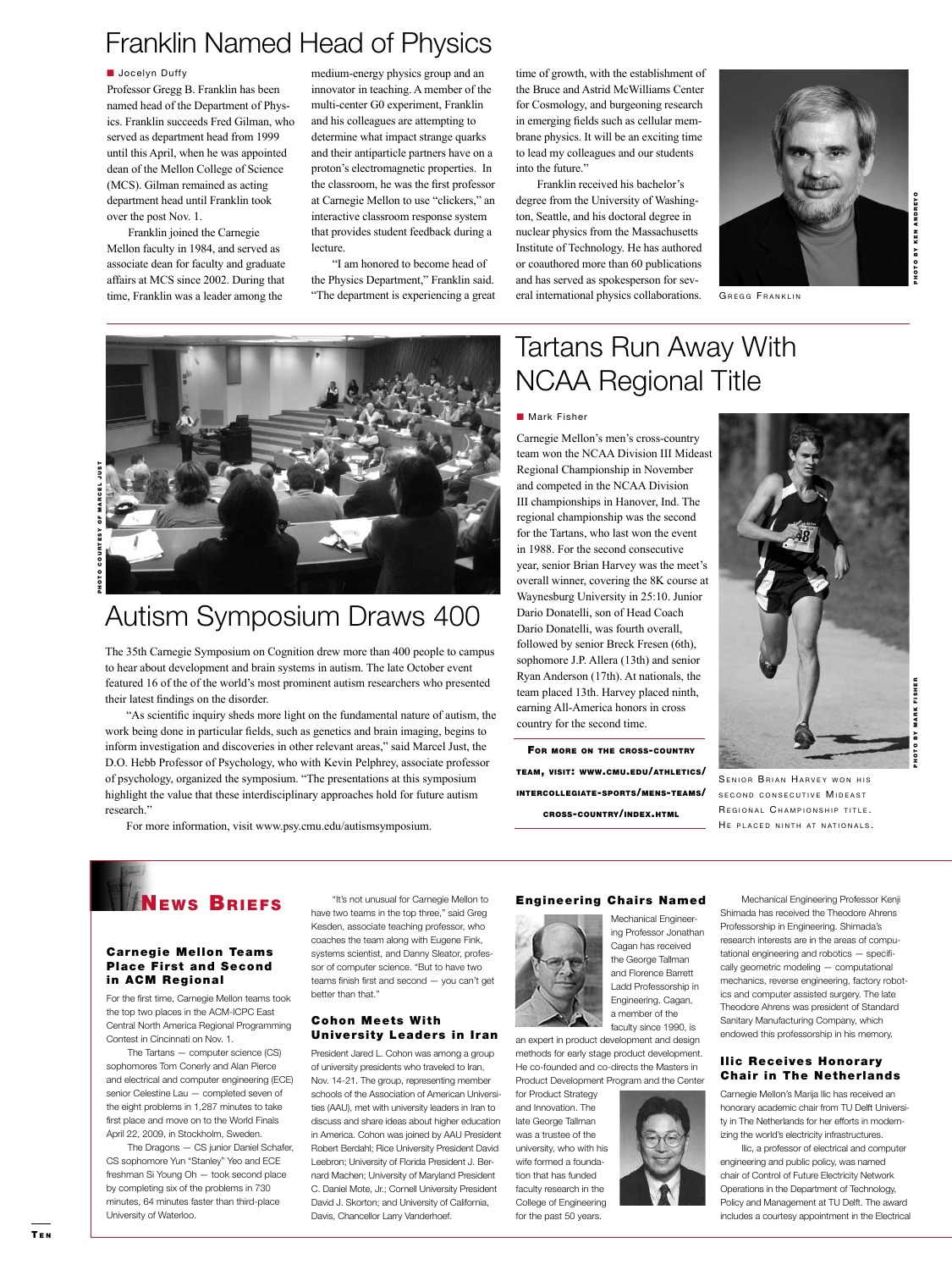### Scholarship Challenge Helps Create a Cycle of Philanthropy

#### **n** Heidi Opdyke

Emeritus life trustee Jerry Holleran (E 1957, TPR 1969) and his wife, Carolyn, had two great ideas when they made one of the first gifts to Inspire Innovation — The Campaign for Carnegie Mellon University. First, they created a scholarship challenge to benefit undergraduates. Then, they added a philanthropy education fund to get students actively involved in giving. And it's working.

"Being a Holleran Scholar has really made me pay attention to how valuable a gift like this can be," said Candace Brekka, a junior majoring in scenic design and production management. "The doors that you open by supporting another person or cause are very motivating. You are able to eliminate the financial stress of a situation and allow for imagination and innovation to really push the limits."

In the four years it's been available, more than 50 students at Carnegie Mellon have benefited from the Holleran Challenge Scholarship Program. The scholarships use philanthropy in two ways.

First, to endow the Holleran Scholarships, dozens of donors responded to the challenge by giving \$30,000, which were matched by \$20,000 gifts from the Hollerans.

"We are ecstatic over the way in which the Holleran Challenge Scholarship has attracted new donors to Carnegie Mellon," Holleran said. He added that the program has increased the number of

people making significant commitments. "In effect, the Holleran Challenge Scholarship has

really unlocked a whole new class of giving potential for the university."

Then, the students study philanthropy. Each gets a copy of Andrew Carnegie's "Gospel of Wealth," and David Nasaw's "Andrew Carnegie" biography. They practice it by deciding how to allocate \$5,000 annually to help

meet university needs. This year, 38 scholarships were awarded. Noelle Badertscher, a donor relations specialist, leads a monthly dinner for scholarship recipients. "When you tell them they have \$5,000 to give away their eyes kind of light up," Badertscher said.

Brekka says the group dynamics make the program different as they work together to share the gift of philanthropy. "I take great pride in being selected for this program," Brekka said. "It is a

top priority for me to stay involved in everything the group does."

Brekka said that another benefit of the program was

getting to meet her personal sponsor, who is also a scenic design alum.

"I was able to meet with him for lunch while he was visiting, and it was very valuable to talk to someone in the industry," she said. "He is now a great contact and resource."

Last year's group gave \$4,000 to campus facilities to put a protective coating on the statue honoring Mao Yisheng, the first Ph.D. candidate to

graduate from the university in 1919. They also provided \$1,000 to Engineers for a Sustainable World to build a solarpowered booth for the 2008 Spring Carnival.

 "This year, the students are very interested in collecting requests for proposals from student groups and faculty researchers," Badertscher said. "They want a broader understanding of the opportunities where they can make an impact with their philanthropy."

Jerry Holleran keeps in contact with the students by visiting them each spring for an hour. During the time, he works to engage recipients of scholarship aid in a dialogue on the importance of the gift in helping them meet their education and career objectives. He said he hopes the students realize the importance of endowed philanthropy in making the educational system work.

"I hope recipients feel and accept a moral obligation to propagate similar gifting to the university sometime during their lifetime," he said.

For more information about submitting a proposal, please contact Badertscher at ngb@andrew.cmu.edu.

### College of Fine Arts Completes Strategic Plan

#### Eric Sloss

Led by Hilary Robinson, the Stanley and Marica Gumberg Dean of the College of Fine Arts, and the college's associate deans Barbara Anderson, Luis Rico-Gutierrez and Ramesh Krishnamurti, the staff and faculty of the College of Fine Arts (CFA) have completed a strategic plan for the college.

The process began at the start of the last academic year, and included two full retreats for faculty and staff; benchmarking interviews; stakeholder interviews; executive sessions; and online input (a survey monkey and a wiki) for faculty and staff. It was guided by the consulting services of John Camillus, professor of Strategic Management at the Joseph M. Katz Graduate School of Business at the University of Pittsburgh.

More than 150 faculty and staff attended the strategic planning retreats, and about 80 contributed feedback online regarding the plan's initiatives, mission and vision.

The final CFA strategic plan is

African-American ever elected to the Board of Directors. He will be the third educator and the

structured to be college-wide, but allows the individual schools to develop their own missions and strategies. It affirms the college's identity, values, aspirations and competencies. It also outlines seven initiatives aimed at realizing the college's vision and achieving its primary strategic goal: Transformational Leadership for Education, Practice, Scholarship and Research in the Arts.

The initiatives are: extending the Margaret Morrison Carnegie Hall to create space for strategic collaboration; further enhancing the STUDIO for Creative Inquiry and growing an Arts and Technology Center; building the CFA brand in keeping with its mission and vision; strengthening inter-disciplinarity: student and faculty research; strengthening inter-disciplinarity: undergraduate and graduate educational programs; enriching programs for faculty and staff development; and intensifying international engagement.



and Computer Engineering Department. Her appointment, which began Nov. 1 and runs through 2013, is the

third School of Design faculty member to hold the post.

first chair of its kind dedicated directly to future electricity infrastructures. She is

developing intricate software-based tools to make the electric power grid more economical to operate and safer to use.

#### Associate Professor to Lead National Design Society

Eric Anderson, associate professor in Carnegie Mellon's School of Design, will become president of the Board of Directors and Education Council of the Industrial Designers Society of America (IDSA) in January 2009. Anderson is the first African-American

to be elected president of IDSA and the only



son holds a master's degree in fine arts and a master's degree in design education from The Ohio State

University. He earned a bachelor's degree in industrial design from the Philadelphia College of Art. His professional experience includes consulting for companies such as ACME Animation and Six Flags.

#### **Rhetoric Professor** Publishes Book

Rhetoric Professor Linda Flower recently published "Community Literacy and the Rhetoric of Public Engagement" with Southern Illinois University Press. For a decade, urban teenagers at Pittsburgh's Community Literacy Center

wrote and held public dialogues about issues from risk and respect to police and school policy. This history of a local counterpublic explores the contested meanings of empowerment and rhetorical agency in the context of intercultural inquiry.

### INFORMS Award Goes to Tepper Professor

The Institute for Operations Research and the Management Sciences (INFORMS) selected

Linda Argote, the David M. Kirr and Barbara A. Kirr Professor of Organizational Behavior and Theory at the Tepper School of Business, to receive the 2008 INFORMS Fellows Award in recognition of her professional contributions to the advancement of operations research and the management sciences.

Argote, one of 12 recipients this year, received the award at a special luncheon during the INFORMS annual meeting in Washington, D.C. She joins four faculty members



and five Ph.D. alumni as INFORMS Fellows. Argote is also a fellow of the Association for Psychological Science. Her instruction and research focus is on organizational learning, innovation productivity, knowledge transfer, organizational memory, group decision-making and performance.